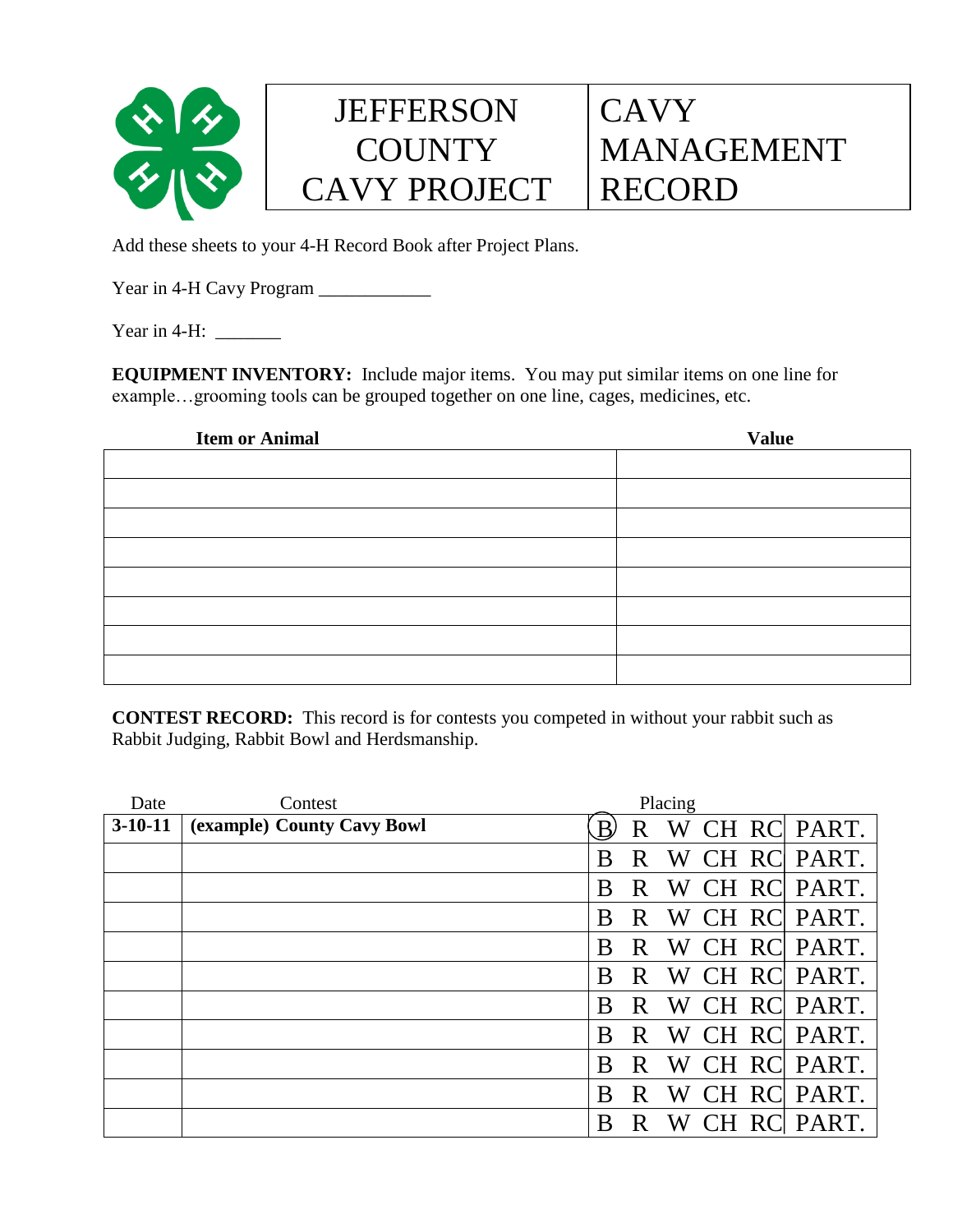## **SHOW AND EXHIBIT RECORD (4-H and Open )**

| Date | Event | Name of Rabbit | Placing        |
|------|-------|----------------|----------------|
|      |       |                | B R W CH RC    |
|      |       |                | B R W CH RC    |
|      |       |                | B R W CH RC    |
|      |       |                | B R W CH RC    |
|      |       |                | B R W CH RC    |
|      |       |                | B R W CH RC    |
|      |       |                | R W CH RC<br>B |

**LITTER DATA:** Use this if you have a sow that you are breeding. If you are not doing this as part of your project, put N/A in the doe column.

|     | Breed<br>Date |      | Delivery How<br>Date Many |          |
|-----|---------------|------|---------------------------|----------|
| Sow |               | Boar |                           | Comments |
|     |               |      |                           |          |
|     |               |      |                           |          |
|     |               |      |                           |          |
|     |               |      |                           |          |
|     |               |      |                           |          |
|     |               |      |                           |          |
|     |               |      |                           |          |
|     |               |      |                           |          |

## **INCOME**

| <b>Month</b> | What is the Income from? | How much did you make? |
|--------------|--------------------------|------------------------|
|              |                          |                        |
|              |                          |                        |
|              |                          |                        |
|              |                          |                        |
|              |                          |                        |
|              |                          |                        |
|              |                          |                        |
|              |                          |                        |
|              |                          |                        |